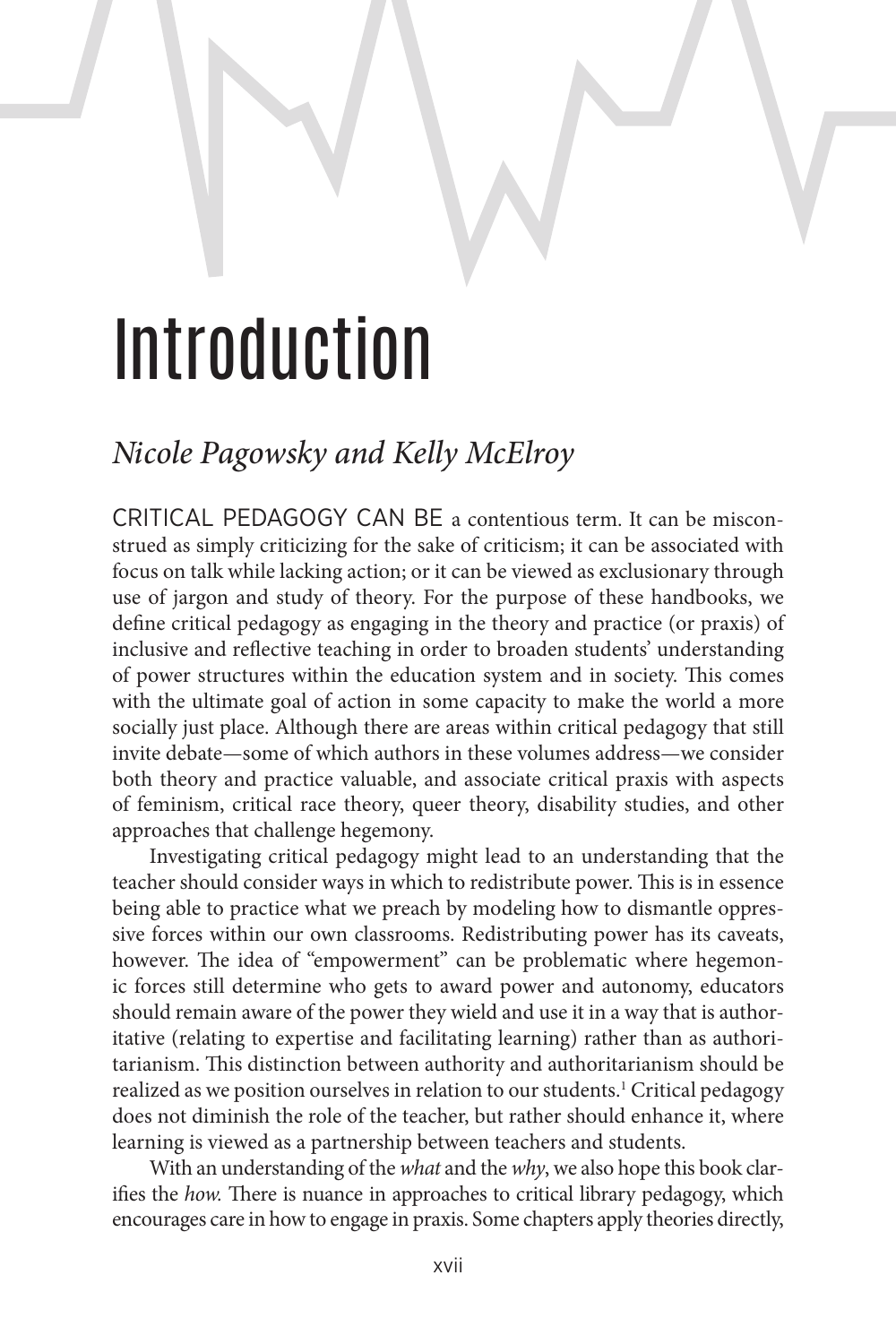or weave together points of view that lead into application or practice. With so much nuance, not all might agree or have the same philosophy. There are many approaches we can take to engage in critical praxis and we hope these volumes introduce new ideas or generate new thinking in what may already be familiar.

Teaching librarians have long incorporated social justice into their work, but focused interest in critical library pedagogy has grown rapidly in recent years. To provide just one example, while *Critical Library Instruction<sup>2</sup>* received 28 chapter submissions before it came out in 2010, we received nearly 100 submissions for this project, which expanded from one book to two volumes. Although there is a developing body of literature examining LIS and library practice via critical theories, there is still a lack of easy-to-implement instructional design available. The criticisms of critical pedagogy noted above can be particularly challenging for busy practitioners: dense academic texts can be alienating to beginners and inaccessible to overworked teachers. This collection aims to provide an entry-point to these conversations. These two volumes provide a collection of voices of longtime practitioners and thinkers, as well as librarians who are relatively new to critical pedagogy or to librarianship itself. The authors in this book do not hold any monolithic view of critical pedagogy or social justice, and each contribution contributes to the richness of what it means to do this type of work in libraries. This is evident in the evolving conversations in these volumes alone, where authors cite each other and expand on previous points of view. There are no easy answers or quick fixes to a long history of oppression and discrimination: it does take hard work and commitment to make libraries, education, or society more just; but we hope this book can be a starting point for personal reflection and shared discussion.

There are a variety of pedagogical perspectives represented in these volumes, some of which might be unfamiliar to someone just starting to explore critical pedagogy. Because of that, we want to introduce a few concepts that you will see used throughout these books. The first is the *banking concept of education*, a term coined by Paulo Freire in the classic *Pedagogy of the Oppressed*. 3 The banking concept describes education that approaches students as empty containers waiting to be filled with knowledge by the teacher. Although Freire's work was based on his experience teaching literacy to (adult) peasants in Brazil, much of his work resonates for other teaching environments. For teaching librarians, the banking concept may look like a whirlwind database demonstration where students watch you click through the steps to a successful search; it may look like a lecture about why not to plagiarize followed by a multiple choice test to prove you have learned; and so on. Where the primary aim of teaching is the one-way transmission of content from expert to novice, the banking concept may be at play.

Instead, Freire proposed that education focus on transformative dialogue between learners and teachers. Through the process of *conscientization*, learn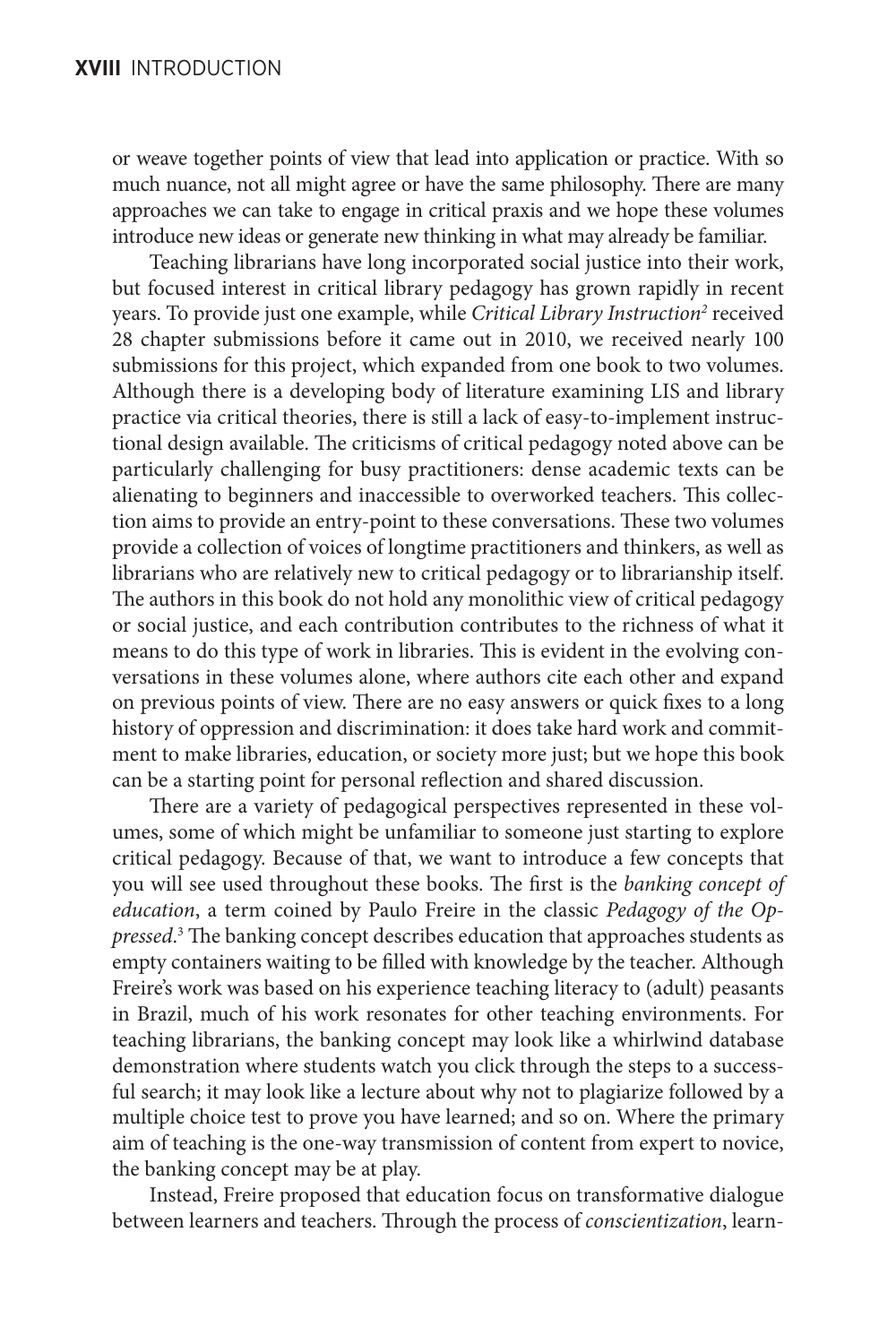ers essentially come into consciousness about power structures that were previously unseen. In a way, seeing through to these hidden power structures is like seeing "the matrix." Marx essentially stated that being critical examines underpinnings of ideology. Bourdieu has said it is to search for emancipation from seeing the world in a certain way. And Habermas said it has an "emancipatory dimension." Conscientization is not necessarily about taking the blue pill or red pill and then suddenly all is realized, but this is an intentional process based on asking tough questions and entering into dialogue.<sup>4</sup> And with that, these actions should be part of everyday practice. Critical praxis is not meant to be tacked on as wholly separate from library practice; they work in tandem, where it is part of what we're already doing. Many of us incorporate critical praxis in our teaching whether we intend to or not simply because we urge students to be critical thinkers. We don't need to think of engaging in critical pedagogy as learning an entirely new way of teaching, but a means to expand what we're already doing and consider additional perspectives. For example, rather than zipping through a database demonstration, you might find ways to engage students in conversation about the costs, ownership, and production of scholarly information. Conscientization can complement course material, but it requires resisting the banking model approach of dumping content into (or onto) students. This book aims to provide you with ideas and examples of how other librarians do this work for and with their students, and how you can begin or expand your critical pedagogical praxis.

These volumes include three types of chapters. Volume One provides short essays reflecting on personal practice, describing projects, and exploring major ideas. We hope that these chapters provide inspiration as you begin or renew your exploration of critical pedagogy. The bibliography of each chapter also provides a network of other sources to explore. Volume One closes with a selection of workbook activities to improve on your own practice and understanding of critical pedagogy. Inspired by Kate Bornstein's gender and sexuality classic My Gender Workbook,<sup>5</sup> these chapters guide you through structured reflections and self-guided learning via writing, drawing, reading, and conversational prompts. These chapters cover topics such as building personal skills and identity, cultivating local community, and documenting your journey as a critical practitioner. These activities do not need to be completed in order, and many of them can be repeated again over time to deepen your reflection and self-knowledge. Many of these activities could be adapted for use in groups, in a workplace or informal group. We encourage you to share your reflections with others, whether with colleagues in your institution or through broader networks online.

Volume Two consists of lesson plans. These chapters include everything from small activities to multi-session projects. However, the bulk of them focus on the ubiquitous and often frustrating one-shot. It is important to note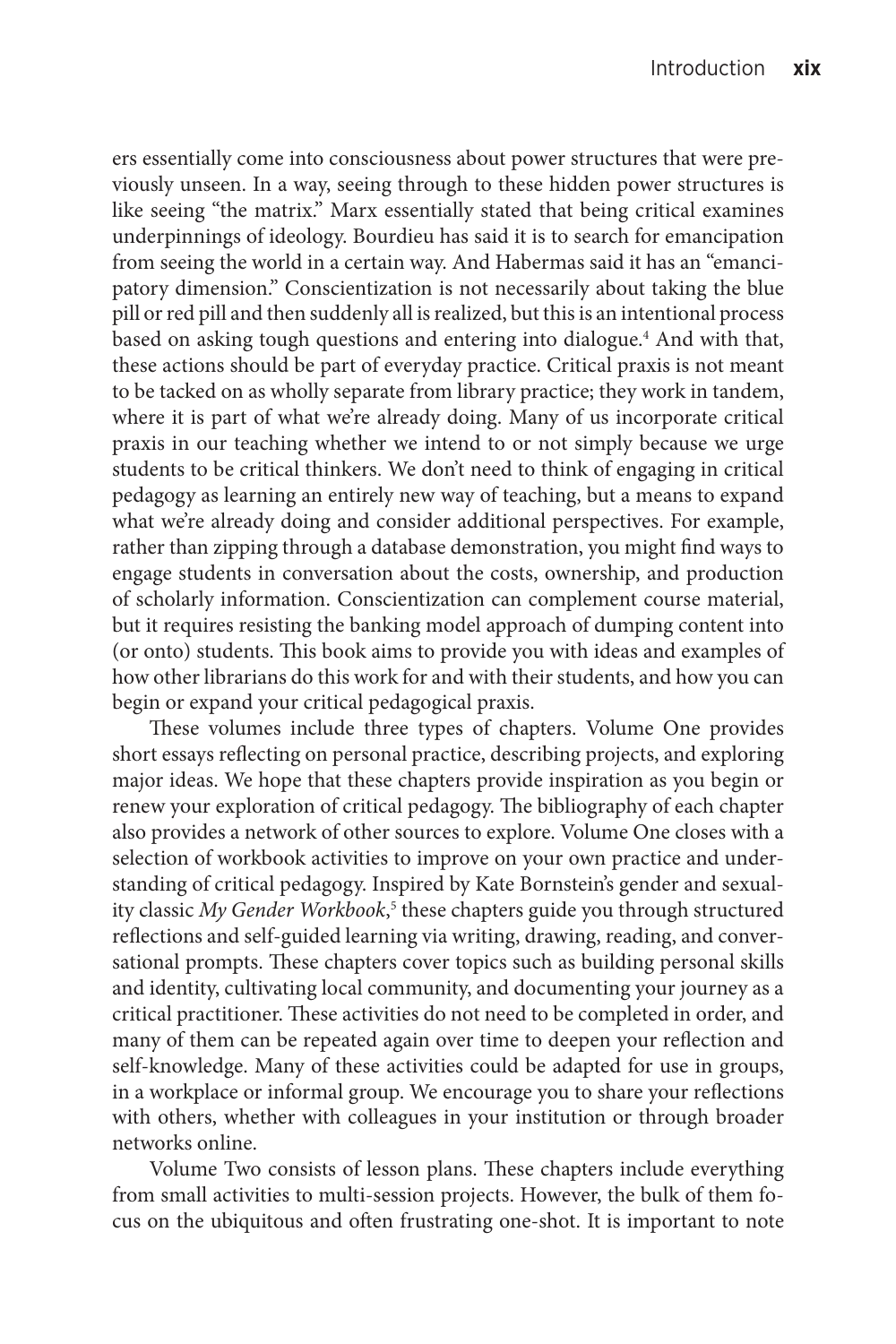that these lessons are not provided as recipes, or steps to follow in a straightforward sequence. Critical pedagogy requires collaborating with learners and adapting to their needs, as well as continual reflection, but we hope that these lessons provide elements you can pull and tweak to fit your own environment. These chapters also provide 30 different views on creating and delivering critically-designed information literacy instruction. Many of these lesson plans reflect material commonly requested by faculty, including introductions to databases, evaluating information sources, or the research cycle. The approaches used by lesson plan authors also demonstrate how to meet faculty demand while also negotiating a more critical approach. Each of these chapters concludes with at least one final question, where authors have presented some additional thoughts for you as the reader to reflect on. We hope this provides a valuable opportunity to engage critically throughout instruction, whether you are new to critical pedagogy or have been practicing it for a while.

Through these three formats in the sixty chapters we've included, we hope you find multiple points of contact for your own practice and study. These are not endpoints—these two volumes do not have everything you need.

Finally, a few notes on editorial decisions you may notice throughout the books. We have asked authors to use gender-neutral language whenever appropriate, so you may see "they" used as a singular pronoun instead of "he" or "she." Several chapters use Canadian spellings rather than standard American spellings, as requiring linguistic assimilation can reinforce cultural imperialism. We thank ACRL Press for their willingness to be flexible with applying these two conventions. Academic language represents particular histories of cultural practice and domination, and intentional choices can move towards equity.

Along similar lines, we invited authors to participate in the *Citation Practices Challenge*, which asked academics to be purposefully inclusive in who they cited, to "stop erasing Indigenous, Black, brown, trans\*, disabled POC, QT\*POC, feminist, activist, and disability/crip contributions from our intellectual genealogies."6 We invite you, as the reader, to look closely at who is cited and included, and whose voices are missing in this collection. Although we have sixty chapters between the two volumes, it is hardly a comprehensive collection of the critical pedagogy and social justice work happening in library classrooms. We have little from the perspectives of disability studies or anti-colonialism, for example, and all of our authors currently live in the United States and Canada.

In some ways, these gaps reflect the cyclical nature of critical pedagogy and praxis: there is always more work to be done. Just as this is not the first text to explore critical pedagogy within librarianship, we are certain it will not be the last.